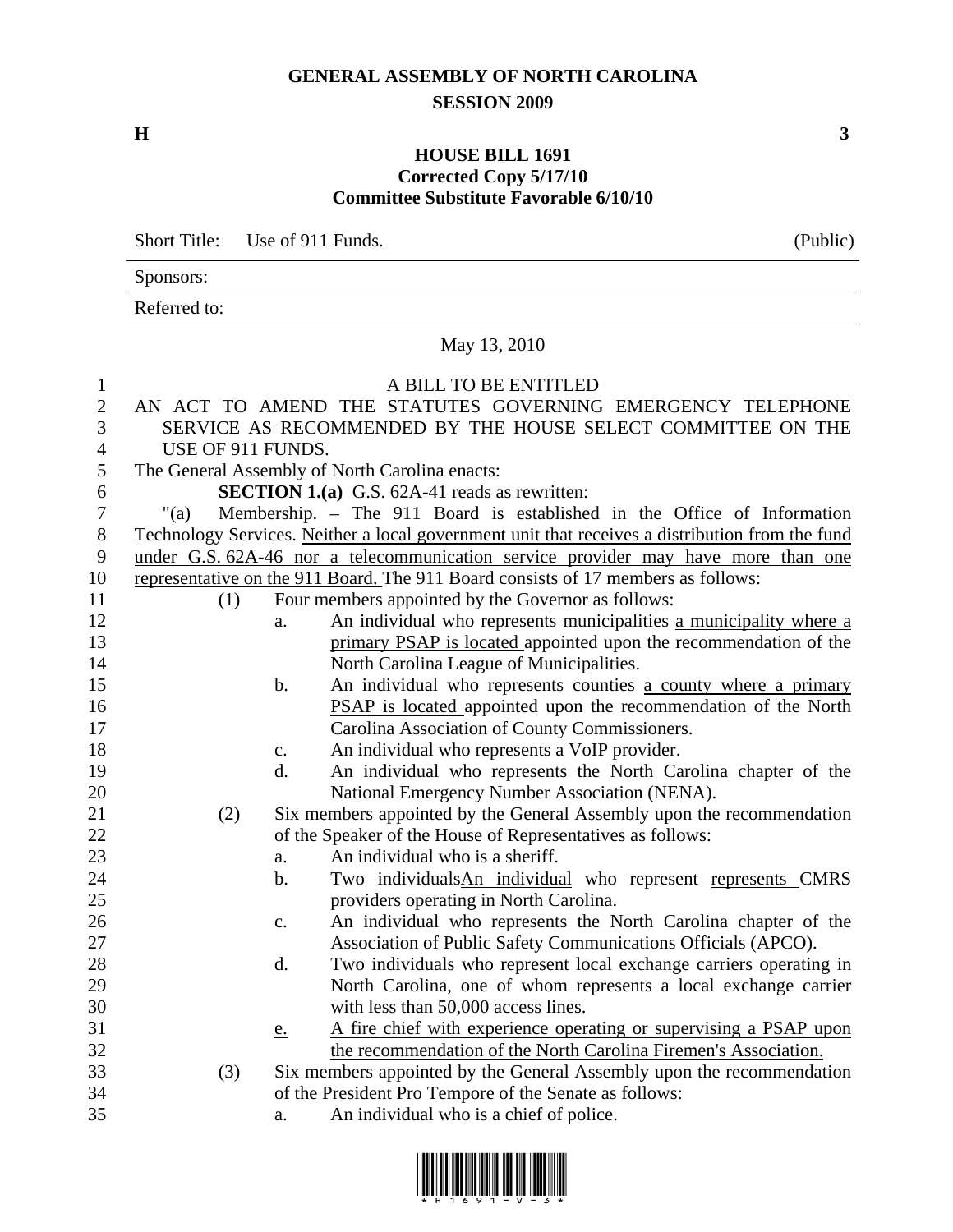|                |                         |      | <b>General Assembly Of North Carolina</b>                                                                                                                                                            | <b>Session 2009</b> |
|----------------|-------------------------|------|------------------------------------------------------------------------------------------------------------------------------------------------------------------------------------------------------|---------------------|
| $\mathbf{1}$   |                         |      | $\mathbf b$ .<br>Two individuals who represent CMRS providers operating in North                                                                                                                     |                     |
| $\sqrt{2}$     |                         |      | Carolina.                                                                                                                                                                                            |                     |
| 3              |                         |      | An individual who represents the North Carolina chapter of the<br>c.                                                                                                                                 |                     |
| $\overline{4}$ |                         |      | National Emergency Number Association (NENA). A Rescue or                                                                                                                                            |                     |
| 5              |                         |      | Emergency Medical Services Chief with experience operating or                                                                                                                                        |                     |
| 6              |                         |      | supervising a PSAP upon the recommendation of the North Carolina                                                                                                                                     |                     |
| 7              |                         |      | Association of Rescue & Emergency Medical Services.                                                                                                                                                  |                     |
| 8              |                         |      | d.<br>Two individuals who represent local exchange carriers operating in                                                                                                                             |                     |
| 9              |                         |      | North Carolina, one of whom represents a local exchange carrier                                                                                                                                      |                     |
| 10             |                         |      | with less than 200,000 access lines.                                                                                                                                                                 |                     |
| 11             |                         | (4)  | The State Chief Information Officer or the State Chief Information Officer's                                                                                                                         |                     |
| 12             |                         |      | designee, who serves as the chair.                                                                                                                                                                   |                     |
| 13             | (b)                     |      | Term. - A member's term is four years. No member may serve more than two terms.                                                                                                                      |                     |
| 14             |                         |      | Members remain in office until their successors are appointed and qualified. Vacancies are                                                                                                           |                     |
| 15             |                         |      | filled in the same manner as the original appointment. The Governor may remove any member                                                                                                            |                     |
| 16             |                         |      | for misfeasance, malfeasance, or nonfeasance in accordance with G.S. 143B-13(d).                                                                                                                     |                     |
| 17<br>18       | $\ldots$ "              |      |                                                                                                                                                                                                      |                     |
|                |                         |      | <b>SECTION 1.(b)</b> Other than the positions removed by this act or individuals                                                                                                                     |                     |
| 19             |                         |      | prohibited from serving on the Board due to duplicate representation prohibited by this act, the<br>existing members of the 911 Board shall continue to serve until the expiration of their original |                     |
| 20<br>21       |                         |      | terms. An existing member may not be reappointed to the Board if he or she has served two                                                                                                            |                     |
| 22             | terms on the 911 Board. |      |                                                                                                                                                                                                      |                     |
| 23             |                         |      | <b>SECTION 2.(a)</b> G.S. $62A-42(a)$ reads as rewritten:                                                                                                                                            |                     |
| 24             | " $(a)$                 |      | Duties. – The 911 Board has the following powers and duties:                                                                                                                                         |                     |
| 25             |                         |      |                                                                                                                                                                                                      |                     |
| 26             |                         | (4)  | To establish policies and procedurespolicies, procedures, and primary PSAP                                                                                                                           |                     |
| 27             |                         |      | operating standards to fund advisory services and training for PSAPs and to                                                                                                                          |                     |
| 28             |                         |      | provide funds in accordance with these policies and procedures.policies,                                                                                                                             |                     |
| 29             |                         |      | procedures, and standards for PSAP operations.                                                                                                                                                       |                     |
| 30             |                         |      |                                                                                                                                                                                                      |                     |
|                |                         | (9)  | To adopt rules to implement this Article. This authority does not include the                                                                                                                        |                     |
| 32             |                         |      | regulation of any enhanced 911 service, such as the establishment of                                                                                                                                 |                     |
| 33             |                         |      | technical standards standards for telecommunications service providers to                                                                                                                            |                     |
| 34             |                         |      | deliver 911 voice and data.                                                                                                                                                                          |                     |
| 35             |                         | (9a) | To design, create, or acquire printed or web-based public education materials                                                                                                                        |                     |
| 36             |                         | Ħ    | regarding the proper use of 911.                                                                                                                                                                     |                     |
| 37             |                         |      |                                                                                                                                                                                                      |                     |
| 38             |                         |      | <b>SECTION 2.(b)</b> G.S. 62A-46(e) is amended by adding a new subdivision to read:                                                                                                                  |                     |
| 39<br>40       |                         | "(5) | A primary PSAP must comply with the rules, policies, procedures, and                                                                                                                                 |                     |
|                |                         |      | operating standards for primary PSAPs adopted by the Board."                                                                                                                                         |                     |
| 41<br>42       |                         |      | <b>SECTION 2.(c)</b> Subsection (b) of this section becomes effective July 1, 2011.<br><b>SECTION 3.</b> G.S. 62A-42(b) reads as rewritten:                                                          |                     |
| 43             | " $(b)$                 |      | Prohibition. - In no event shall the 911 Board or any other State agency lease,                                                                                                                      |                     |
| 44             |                         |      | construct, operate, or own a communications network for the purpose of providing 911 service.                                                                                                        |                     |
| 45             |                         |      | The 911 Board may pay private sector vendors for provisioning a network for the purpose of                                                                                                           |                     |
| 46             | providing 911 service." |      |                                                                                                                                                                                                      |                     |
| 47             |                         |      | <b>SECTION 4.(a)</b> G.S. $62A-42(a)(6)$ reads as rewritten:                                                                                                                                         |                     |
| 48             |                         | "(6) | To make and enter into contracts and agreements necessary or incidental to                                                                                                                           |                     |
| 49             |                         |      | the performance of its powers and duties under this Article and to use                                                                                                                               |                     |
| 50             |                         |      | revenue available to the 911 Board under G.S. 62A-44 for administrative                                                                                                                              |                     |
| 51             |                         |      | expenses to pay its obligations under the contracts and agreements. The                                                                                                                              |                     |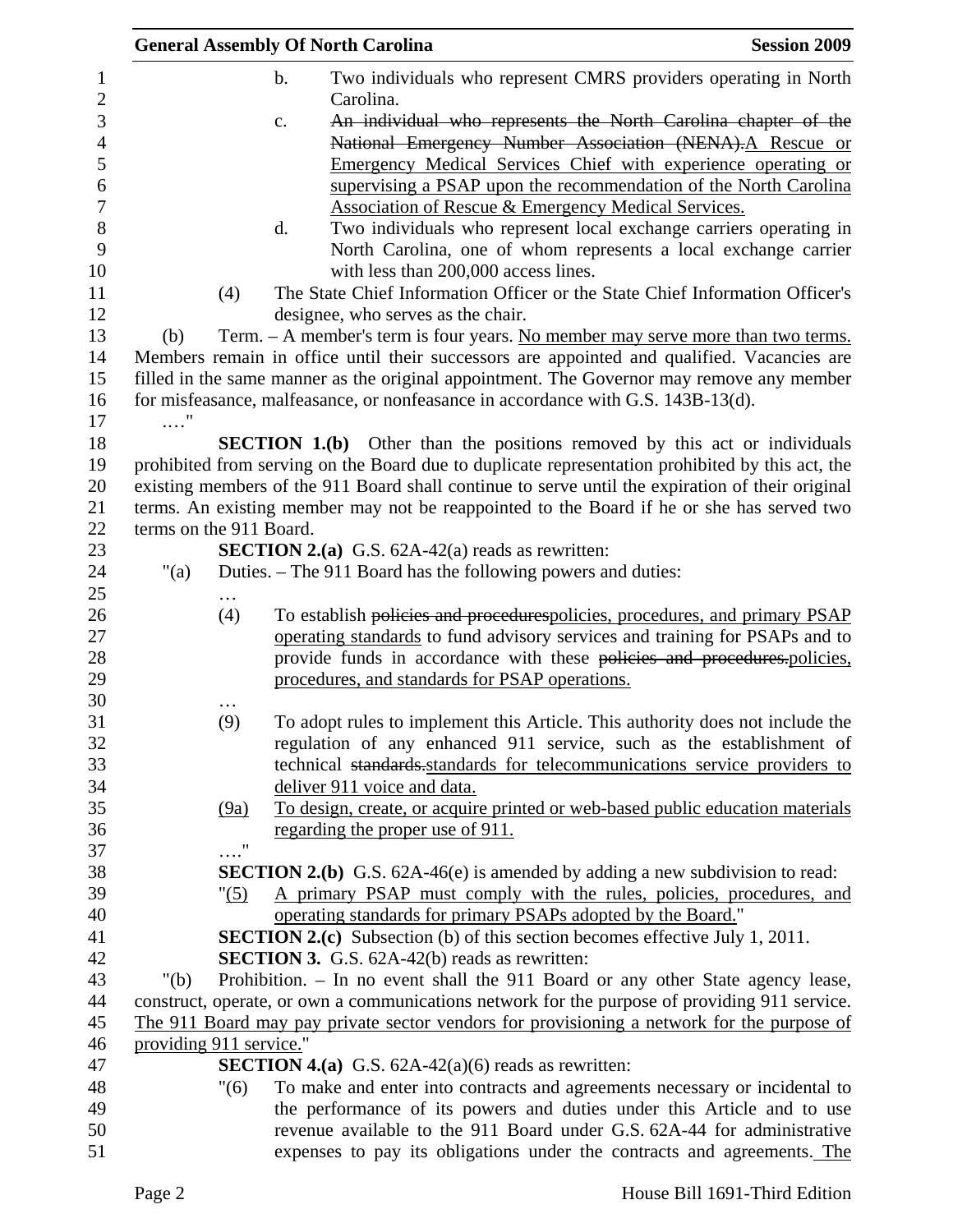|                  |                                                                                                                                                                                                    | <b>General Assembly Of North Carolina</b>                                                        | <b>Session 2009</b> |
|------------------|----------------------------------------------------------------------------------------------------------------------------------------------------------------------------------------------------|--------------------------------------------------------------------------------------------------|---------------------|
| $\mathbf{1}$     |                                                                                                                                                                                                    | Board may use funds available to the Board under G.S. 62A-47 to pay its                          |                     |
| $\sqrt{2}$       |                                                                                                                                                                                                    | obligations incurred for 911 Statewide Projects."                                                |                     |
| 3                |                                                                                                                                                                                                    | <b>SECTION 4.(b)</b> G.S. $62A-45(c)$ reads as rewritten:                                        |                     |
| $\overline{4}$   | " $(c)$                                                                                                                                                                                            | Grant Reallocation. – If the amount of reimbursements to CMRS providers by the                   |                     |
| 5                |                                                                                                                                                                                                    | 911 Board for a fiscal year is less than the amount of funds allocated for reimbursements to     |                     |
| 6                | CMRS providers for that fiscal year, the 911 Board may reallocate part or all of the excess                                                                                                        |                                                                                                  |                     |
| $\tau$           |                                                                                                                                                                                                    | amount to the PSAP Grant and 911 Statewide Projects Account established under G.S. 62A-47.       |                     |
| $8\,$            |                                                                                                                                                                                                    | The 911 Board may reallocate funds under this subsection only once each calendar year and        |                     |
| $\boldsymbol{9}$ |                                                                                                                                                                                                    | may do so only within the three-month period that follows the end of the fiscal year. If the 911 |                     |
| 10               |                                                                                                                                                                                                    |                                                                                                  |                     |
| 11               | Board reallocates more than a total of three million dollars (\$3,000,000) to the PSAP Grant and<br>911 Statewide Projects Account in a calendar year, it must consider reducing the amount of the |                                                                                                  |                     |
| 12               |                                                                                                                                                                                                    | service charge in G.S. 62A-44 to reflect more accurately the underlying costs of providing 911   |                     |
| 13               | system services.                                                                                                                                                                                   |                                                                                                  |                     |
| 14               |                                                                                                                                                                                                    | The 911 Board must make the following findings before it reallocates funds to the PSAP           |                     |
| 15               |                                                                                                                                                                                                    | Grant and 911 Statewide Projects Account:                                                        |                     |
| 16               | (1)                                                                                                                                                                                                | There is a critical need for additional funding for PSAPs in rural or high-cost                  |                     |
| 17               |                                                                                                                                                                                                    | areas to ensure that enhanced 911 service is deployed throughout the State.                      |                     |
| 18               | (2)                                                                                                                                                                                                | The reallocation will not impair cost recovery by CMRS providers.                                |                     |
| 19               | (3)                                                                                                                                                                                                | The reallocation will not result in the insolvency of the 911 Fund."                             |                     |
| 20               |                                                                                                                                                                                                    | <b>SECTION 4.(c)</b> G.S. 62A-47 reads as rewritten:                                             |                     |
| 21               |                                                                                                                                                                                                    | "§ 62A-47. PSAP Grant and Statewide 911 Projects Account.                                        |                     |
| 22               |                                                                                                                                                                                                    |                                                                                                  |                     |
| 23               | (b)                                                                                                                                                                                                | Grant Application. $-$ A PSAP may apply to the 911 Board for a grant from the                    |                     |
| 24               |                                                                                                                                                                                                    | PSAP Grant-Account. An application must be submitted in the manner prescribed by the 911         |                     |
| 25               |                                                                                                                                                                                                    | Board. The 911 Board may approve a grant application and enter into a grant agreement with a     |                     |
| 26               |                                                                                                                                                                                                    | PSAP if it determines all of the following:                                                      |                     |
| 27               | (1)                                                                                                                                                                                                | The costs estimated in the application are reasonable and have been or will                      |                     |
| 28               |                                                                                                                                                                                                    | be incurred for the purpose of promoting a cost-effective and efficient 911                      |                     |
| 29               |                                                                                                                                                                                                    | system.                                                                                          |                     |
| 30               | (2)                                                                                                                                                                                                | The expenses to be incurred by the applicant are consistent with the 911                         |                     |
| 31               |                                                                                                                                                                                                    | State Plan.                                                                                      |                     |
| 32               | (3)                                                                                                                                                                                                | There are sufficient funds available in the fiscal year in which the grant                       |                     |
| 33               |                                                                                                                                                                                                    | funds will be distributed.                                                                       |                     |
| 34               | (4)                                                                                                                                                                                                | The costs are authorized PSAP costs under G.S. 62A-46(c).                                        |                     |
| 35               | (c)                                                                                                                                                                                                | Grant Agreement. $-$ A grant agreement between the 911 Board and a PSAP must                     |                     |
| 36               |                                                                                                                                                                                                    | include the purpose of the grant, the time frame for implementing the project or program         |                     |
| 37               | funded by the grant, the amount of the grant, and a provision for repaying grant funds if the                                                                                                      |                                                                                                  |                     |
| 38               |                                                                                                                                                                                                    | PSAP fails to comply with any of the terms of the grant. The amount of the grant may vary        |                     |
| 39               |                                                                                                                                                                                                    | among grantees. If the grant is intended to promote the deployment of enhanced 911 service in    |                     |
| 40               | a rural area of the State, the grant agreement must specify how the funds will assist with this                                                                                                    |                                                                                                  |                     |
| 41               | goal. The 911 Board must publish one or more notices each fiscal year advertising the                                                                                                              |                                                                                                  |                     |
| 42               | availability of grants from the PSAP Grant Account and detailing the application process,                                                                                                          |                                                                                                  |                     |
| 43               | including the deadline for submitting applications, any required documents specifying costs,                                                                                                       |                                                                                                  |                     |
| 44               |                                                                                                                                                                                                    | either incurred or anticipated, and evidence demonstrating the need for the grant. Any grant     |                     |
| 45               |                                                                                                                                                                                                    | funds awarded to PSAPs under this section are in addition to any funds reimbursed under          |                     |
| 46               | G.S. 62A-46.                                                                                                                                                                                       |                                                                                                  |                     |
| 47               | (d)                                                                                                                                                                                                | Statewide 911 Projects. – The Board may use funds from the Account for statewide                 |                     |
| 48               |                                                                                                                                                                                                    | projects if the Board determines the project meets all of the following requirements:            |                     |
| 49               | (1)                                                                                                                                                                                                | The project is consistent with the 911 plan.                                                     |                     |
| 50               | (2)                                                                                                                                                                                                | The project is cost-effective and efficient when compared to the aggregated                      |                     |
| 51               |                                                                                                                                                                                                    | costs incurred by primary PSAPs for implementing individual projects.                            |                     |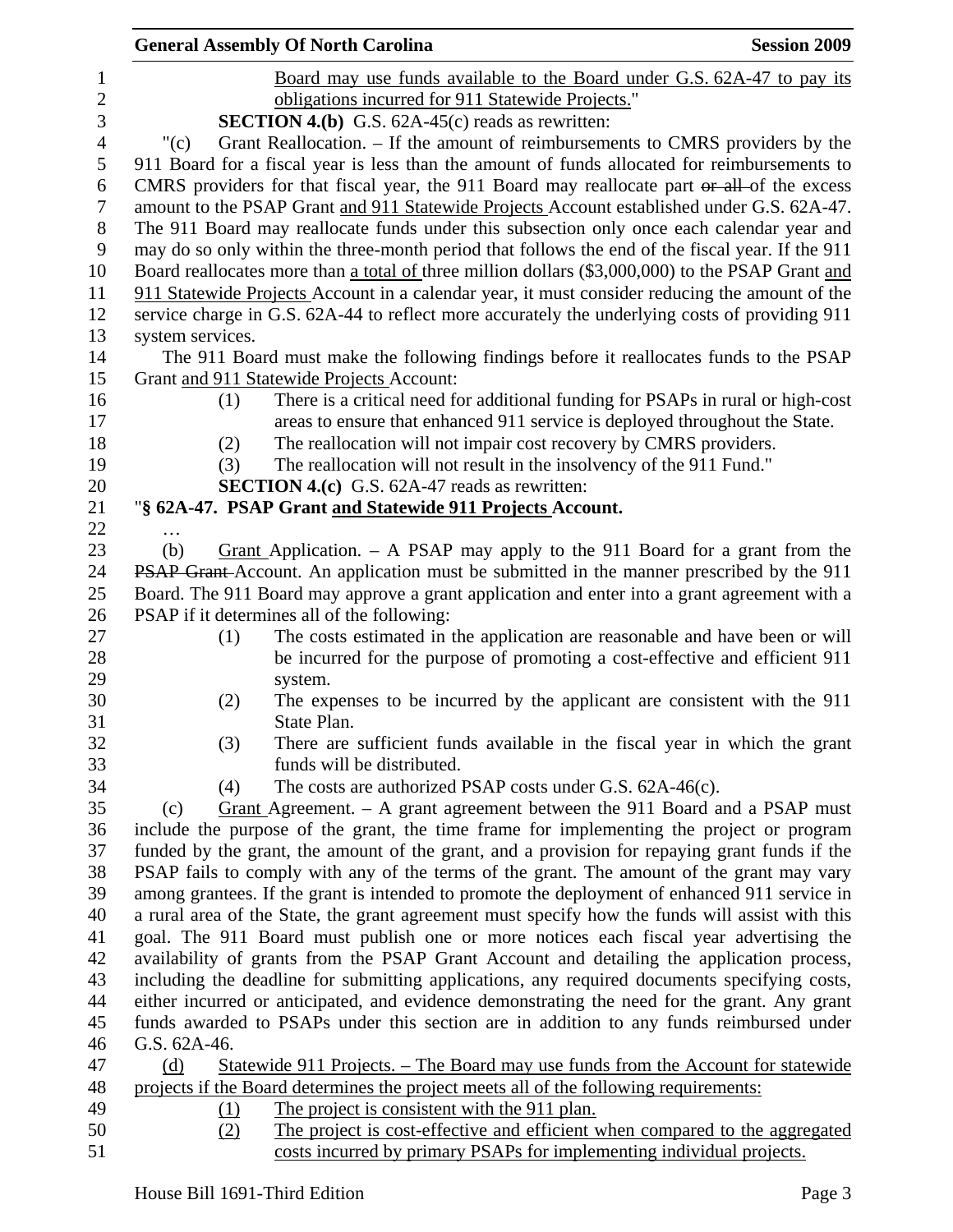|                | <b>General Assembly Of North Carolina</b>                                                                                                                                              | <b>Session 2009</b> |
|----------------|----------------------------------------------------------------------------------------------------------------------------------------------------------------------------------------|---------------------|
| 1              | The project is an eligible expense under G.S. 62A-46(c).<br>(3)                                                                                                                        |                     |
| $\overline{c}$ | (4)<br>The project will have statewide benefit for 911 service."                                                                                                                       |                     |
| 3              | <b>SECTION 4.(d)</b> G.S. 62A-43(d) reads as rewritten:                                                                                                                                |                     |
| $\overline{4}$ | Adjustment of Charge. – The 911 Board must monitor the revenues generated by the<br>" $(d)$                                                                                            |                     |
| 5              | service charge. If the 911 Board determines that the rate produces revenue in excess of or                                                                                             |                     |
| 6              | insufficient for the amount needed, the 911 Board must reducemay adjust the rate. The reduced                                                                                          |                     |
| $\tau$         | rate must ensure full cost recovery for voice communications service providers and for primary                                                                                         |                     |
| $8\,$          | PSAPs over a reasonable period of time. A change in the amount of the rate becomes effective                                                                                           |                     |
| 9              | only on July 1 of an even-numberedany year. The 911 Board must notify providers of a change                                                                                            |                     |
| 10             | in the rate at least 90 days before the change becomes effective."                                                                                                                     |                     |
| 11             | <b>SECTION 5.</b> G.S. 62A-44(b) reads as rewritten:                                                                                                                                   |                     |
| 12             | " $(b)$<br>Allocation of Revenues. - The percentage of the funds remitted under G.S. 62A-43                                                                                            |                     |
| 13             | which The the 911 Board may deduct and retain for its administrative expenses is initially set at                                                                                      |                     |
| 14             | one percent (1%) of the total service charges collected. The 911 Board must monitor the                                                                                                |                     |
| 15             | amount of funds required to meet its financial commitment to providing technical assistance to                                                                                         |                     |
| 16             | primary PSAPs and may, if costs warrant, adjust the percentage up to two percent (2%) of the                                                                                           |                     |
| 17             | total service charges collected up to one percent (1%) of the total service charges remitted to it                                                                                     |                     |
| 18             | under G.S. 62A-43 for deposit in the 911 Fund. The remaining revenues remitted to the 911                                                                                              |                     |
| 19             | Board for deposit in the 911 Fund are allocated as follows:".                                                                                                                          |                     |
| 20             | <b>SECTION 6.(a)</b> G.S. $62A-46(a)$ reads as rewritten:                                                                                                                              |                     |
| 21             | Monthly Distribution. – The 911 Board must make monthly distributions to primary<br>"(a)                                                                                               |                     |
| 22             | PSAPs from the amount allocated to the 911 Fund for PSAPs. A PSAP is not eligible for a                                                                                                |                     |
| 23             | distribution under this section unless it provides enhanced 911 service and received                                                                                                   |                     |
| 24             | distributions from the 911 Board in the prior fiscal year. The Board must notify PSAPs of the                                                                                          |                     |
| 25             | estimated distributions no later than December 31 of each year. The Board must determine                                                                                               |                     |
| 26             | actual distributions no later than June 1 of each year. The Board must determine a method for                                                                                          |                     |
| 27             | establishing distributions that is equitable and sustainable and that ensures distributions for                                                                                        |                     |
| 28             | eligible operating costs and anticipated increases for all funded PSAPs. The Board must                                                                                                |                     |
| 29             | establish a formula to determine each PSAP's base amount. The formula must be determined                                                                                               |                     |
| 30             | and published to PSAPs in the first quarter of the fiscal year preceding the fiscal year in which                                                                                      |                     |
| 31             | the formula is used. The Board must not change the funding formula for the base amount more                                                                                            |                     |
| 32             | than once every year. The funding formula established by the Board must consider information                                                                                           |                     |
| 33             | including population of the area served by a PSAP, PSAP reports and budgets, disbursement                                                                                              |                     |
| 34             | histories, historical costs, PSAP operations, 911 technologies used by the PSAP, compliance                                                                                            |                     |
| 35<br>36       | with operating standards of the 911 Board, level of service a PSAP delivers dispatching fire,                                                                                          |                     |
| 37             | Emergency Medical Services, law enforcement, Emergency Medical dispatch, and the tier<br>designation of the county in which the PSAP is located as designated in G.S. 143B-437.08, and |                     |
| 38             | any other information deemed proper by the Board. In the first quarter of the Board's fiscal                                                                                           |                     |
| 39             | year, the Board must determine whether payments to PSAPs during the preceding fiscal year                                                                                              |                     |
| 40             | exceeded or were less than the eligible costs incurred by each PSAP during the fiscal year. If a                                                                                       |                     |
| 41             | PSAP receives less than its eligible costs in any fiscal year, the Board may increase a PSAP's                                                                                         |                     |
| 42             | distribution in the following fiscal year above the base amount as determined by the formula to                                                                                        |                     |
| 43             | meet the estimated eligible costs of the PSAP as determined by the Board. The Board may not                                                                                            |                     |
| 44             | distribute less than the base amount to each PSAP except as provided in subsection (b1) of this                                                                                        |                     |
| 45             | section. The Board must provide a procedure for a PSAP to request a reconsideration of its                                                                                             |                     |
| 46             | distribution or eligible expenses.                                                                                                                                                     |                     |
| 47             | The amount to be distributed to each primary PSAP is the sum of the following:                                                                                                         |                     |
| 48             | The PSAP's base amount. The PSAP's base amount is the amount the<br>$\leftrightarrow$                                                                                                  |                     |
| 49             | PSAP received in the fiscal year ending June 30, 2007, and deposited in the                                                                                                            |                     |
| 50             | Emergency Telephone System Fund of its local governing entity, as reported                                                                                                             |                     |
| 51             | to the State Treasurer's Office, Local Government Division.                                                                                                                            |                     |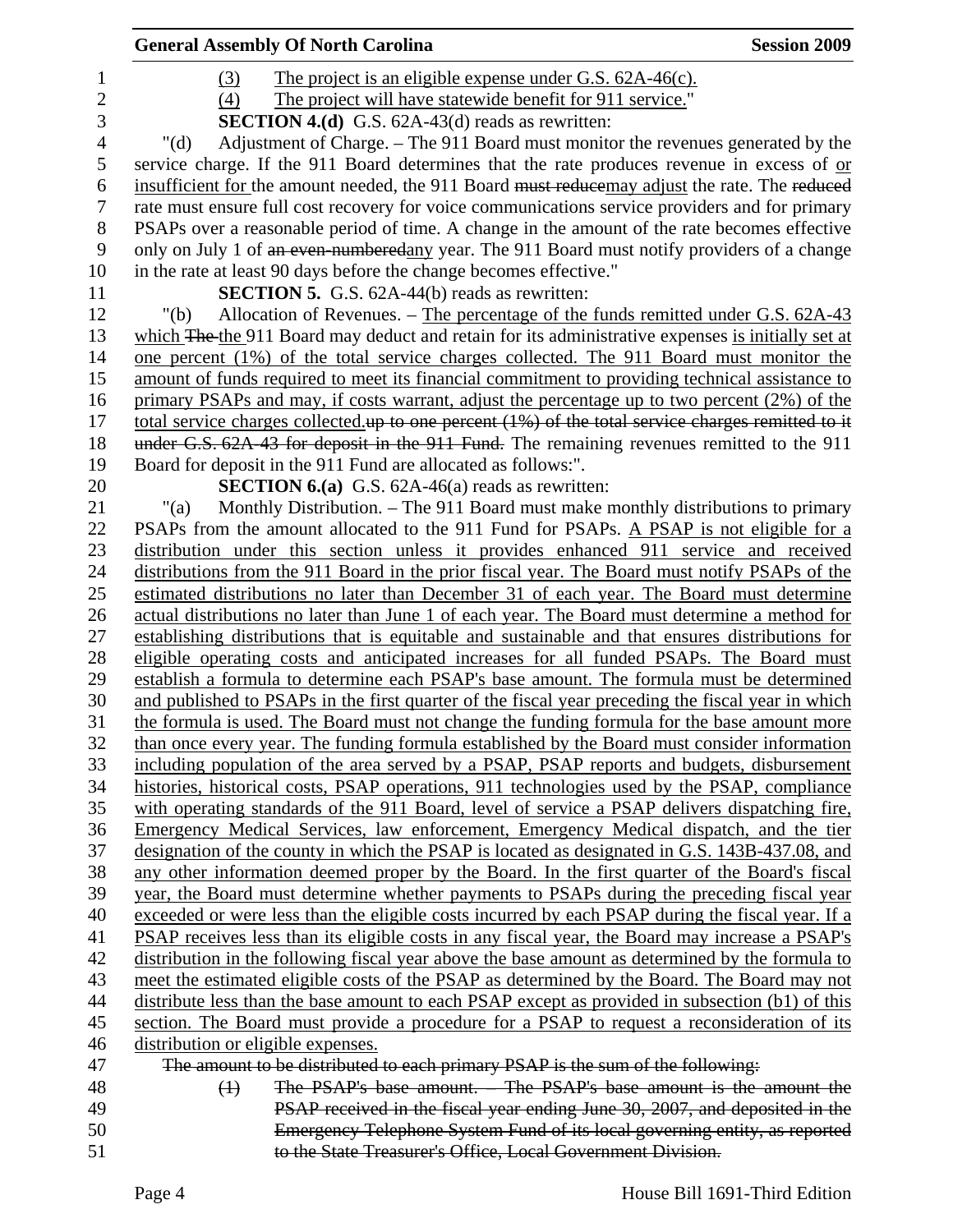|                                                           |                         | <b>General Assembly Of North Carolina</b>                                                                                                                                                                                                                                                                                                                                                                                                                                                                                                                            | <b>Session 2009</b>                                                                                                                                                                                                                                                                                                                                                                                                                                                        |
|-----------------------------------------------------------|-------------------------|----------------------------------------------------------------------------------------------------------------------------------------------------------------------------------------------------------------------------------------------------------------------------------------------------------------------------------------------------------------------------------------------------------------------------------------------------------------------------------------------------------------------------------------------------------------------|----------------------------------------------------------------------------------------------------------------------------------------------------------------------------------------------------------------------------------------------------------------------------------------------------------------------------------------------------------------------------------------------------------------------------------------------------------------------------|
| 1<br>$\overline{2}$<br>3<br>4<br>5<br>6<br>$\overline{7}$ | (2)                     | enhanced 911 service."                                                                                                                                                                                                                                                                                                                                                                                                                                                                                                                                               | The PSAP's per capita amount. – The PSAP's per capita amount is the<br>PSAP's per capita share of the amount designated by the Board under<br>subsection (b) of this section for the per capita distribution. The 911 Board<br>must use the most recent population estimates certified by the State Budget<br>Officer in making the per capita distribution under this subdivision. A PSAP<br>is not eligible for a distribution under this subdivision unless it provides |
| 8                                                         |                         | <b>SECTION 6.(b)</b> G.S. 62A-46 is amended by adding a new subsection to read:                                                                                                                                                                                                                                                                                                                                                                                                                                                                                      |                                                                                                                                                                                                                                                                                                                                                                                                                                                                            |
| 9<br>10<br>11<br>12<br>13<br>14                           | "(b1)                   | $Carryforward. - A PSAP$ may carry forward distributions for eligible expenditures<br>for capital outlay, capital improvements, or equipment replacement. Amounts carried forward<br>to the next fiscal year from distributions made by the Board may not be used to lower the<br>distributions in subsection (a) of this section unless the amount is greater than twenty percent<br>(20%) of the average yearly amount distributed to the PSAP in the prior two years. The Board<br>may allow a PSAP to carry forward a greater amount without changing the PSAP's |                                                                                                                                                                                                                                                                                                                                                                                                                                                                            |
|                                                           |                         |                                                                                                                                                                                                                                                                                                                                                                                                                                                                                                                                                                      |                                                                                                                                                                                                                                                                                                                                                                                                                                                                            |
| 15<br>16                                                  | distribution."          |                                                                                                                                                                                                                                                                                                                                                                                                                                                                                                                                                                      |                                                                                                                                                                                                                                                                                                                                                                                                                                                                            |
| 17<br>18                                                  |                         | <b>SECTION 6.(c)</b> Subsection (a) of the section becomes effective July 1, 2010, but<br>shall not apply to distributions by the Board in fiscal year beginning in 2010. Subsection (b) of<br>this section becomes effective July 1, 2011, and applies to distributions made on or after that                                                                                                                                                                                                                                                                       |                                                                                                                                                                                                                                                                                                                                                                                                                                                                            |
| 19                                                        | date.                   |                                                                                                                                                                                                                                                                                                                                                                                                                                                                                                                                                                      |                                                                                                                                                                                                                                                                                                                                                                                                                                                                            |
| 20                                                        |                         | <b>SECTION 7.(a)</b> G.S. 62A-40 reads as rewritten:                                                                                                                                                                                                                                                                                                                                                                                                                                                                                                                 |                                                                                                                                                                                                                                                                                                                                                                                                                                                                            |
| 21                                                        | "§ 62A-40. Definitions. |                                                                                                                                                                                                                                                                                                                                                                                                                                                                                                                                                                      |                                                                                                                                                                                                                                                                                                                                                                                                                                                                            |
| 22                                                        |                         | The following definitions apply in this Article.                                                                                                                                                                                                                                                                                                                                                                                                                                                                                                                     |                                                                                                                                                                                                                                                                                                                                                                                                                                                                            |
| 23                                                        |                         |                                                                                                                                                                                                                                                                                                                                                                                                                                                                                                                                                                      |                                                                                                                                                                                                                                                                                                                                                                                                                                                                            |
| 24<br>25<br>26<br>27<br>28<br>29                          | (5)                     | appropriate responder.                                                                                                                                                                                                                                                                                                                                                                                                                                                                                                                                               | Call taking. – The act of processing a $911$ call for emergency assistance $up$<br>to the point that the call is ready for dispatch, by a primary PSAP including<br>the use of 911 system equipment, call classification, location of a caller, and<br>determination of the appropriate response level for emergency<br>responders.responders, and dispatching 911 call information to the                                                                                 |
| 30                                                        |                         |                                                                                                                                                                                                                                                                                                                                                                                                                                                                                                                                                                      |                                                                                                                                                                                                                                                                                                                                                                                                                                                                            |
| 31<br>32<br>33<br>34<br>35<br>36                          | (9)<br>"                | in accordance with the FCC Order.                                                                                                                                                                                                                                                                                                                                                                                                                                                                                                                                    | Enhanced 911 service. – Directing a 911 call to an appropriate PSAP by<br>selective routing or other means based on the geographical location from<br>which the call originated and providing information defining the<br>approximate geographic location and the telephone number of a 911 caller,                                                                                                                                                                        |
| 37                                                        |                         | <b>SECTION 7.(b)</b> G.S. $62A-46(c)$ reads as rewritten:                                                                                                                                                                                                                                                                                                                                                                                                                                                                                                            |                                                                                                                                                                                                                                                                                                                                                                                                                                                                            |
| 38                                                        | "(c)                    | Use of Funds. $-$ A PSAP that receives a distribution from the 911 Fund may not use                                                                                                                                                                                                                                                                                                                                                                                                                                                                                  |                                                                                                                                                                                                                                                                                                                                                                                                                                                                            |
| 39                                                        |                         |                                                                                                                                                                                                                                                                                                                                                                                                                                                                                                                                                                      | the amount received to pay for the lease or purchase of real estate, cosmetic remodeling of                                                                                                                                                                                                                                                                                                                                                                                |
| 40                                                        |                         |                                                                                                                                                                                                                                                                                                                                                                                                                                                                                                                                                                      | emergency dispatch centers, hiring or compensating telecommunicators, or the purchase of                                                                                                                                                                                                                                                                                                                                                                                   |
| 41                                                        |                         | mobile communications vehicles, ambulances, fire engines, or other emergency vehicles.                                                                                                                                                                                                                                                                                                                                                                                                                                                                               |                                                                                                                                                                                                                                                                                                                                                                                                                                                                            |
| 42                                                        |                         | Distributions received by a PSAP may be used only to pay for the following:                                                                                                                                                                                                                                                                                                                                                                                                                                                                                          |                                                                                                                                                                                                                                                                                                                                                                                                                                                                            |
| 43                                                        | (1)                     |                                                                                                                                                                                                                                                                                                                                                                                                                                                                                                                                                                      | The lease, purchase, or maintenance of emergency telephone equipment,                                                                                                                                                                                                                                                                                                                                                                                                      |
| 44                                                        |                         |                                                                                                                                                                                                                                                                                                                                                                                                                                                                                                                                                                      | including necessary computer hardware, software, and database                                                                                                                                                                                                                                                                                                                                                                                                              |
| 45                                                        |                         |                                                                                                                                                                                                                                                                                                                                                                                                                                                                                                                                                                      | provisioning, addressing, telecommunicator furniture, dispatch equipment                                                                                                                                                                                                                                                                                                                                                                                                   |
| 46                                                        |                         |                                                                                                                                                                                                                                                                                                                                                                                                                                                                                                                                                                      | located exclusively within a building where a primary PSAP is located                                                                                                                                                                                                                                                                                                                                                                                                      |
| 47                                                        |                         |                                                                                                                                                                                                                                                                                                                                                                                                                                                                                                                                                                      | excluding the costs of base station transmitters, towers, microwave links and                                                                                                                                                                                                                                                                                                                                                                                              |
| 48                                                        |                         |                                                                                                                                                                                                                                                                                                                                                                                                                                                                                                                                                                      | antennae used to dispatch emergency call information from the PSAP, and                                                                                                                                                                                                                                                                                                                                                                                                    |
| 49                                                        |                         | nonrecurring costs of establishing a 911 system.                                                                                                                                                                                                                                                                                                                                                                                                                                                                                                                     |                                                                                                                                                                                                                                                                                                                                                                                                                                                                            |
| 50                                                        | (2)                     |                                                                                                                                                                                                                                                                                                                                                                                                                                                                                                                                                                      | Expenditures for in-State training of 911 personnel regarding the                                                                                                                                                                                                                                                                                                                                                                                                          |
| 51                                                        |                         |                                                                                                                                                                                                                                                                                                                                                                                                                                                                                                                                                                      | maintenance and operation of the 911 system. Allowable training expenses                                                                                                                                                                                                                                                                                                                                                                                                   |